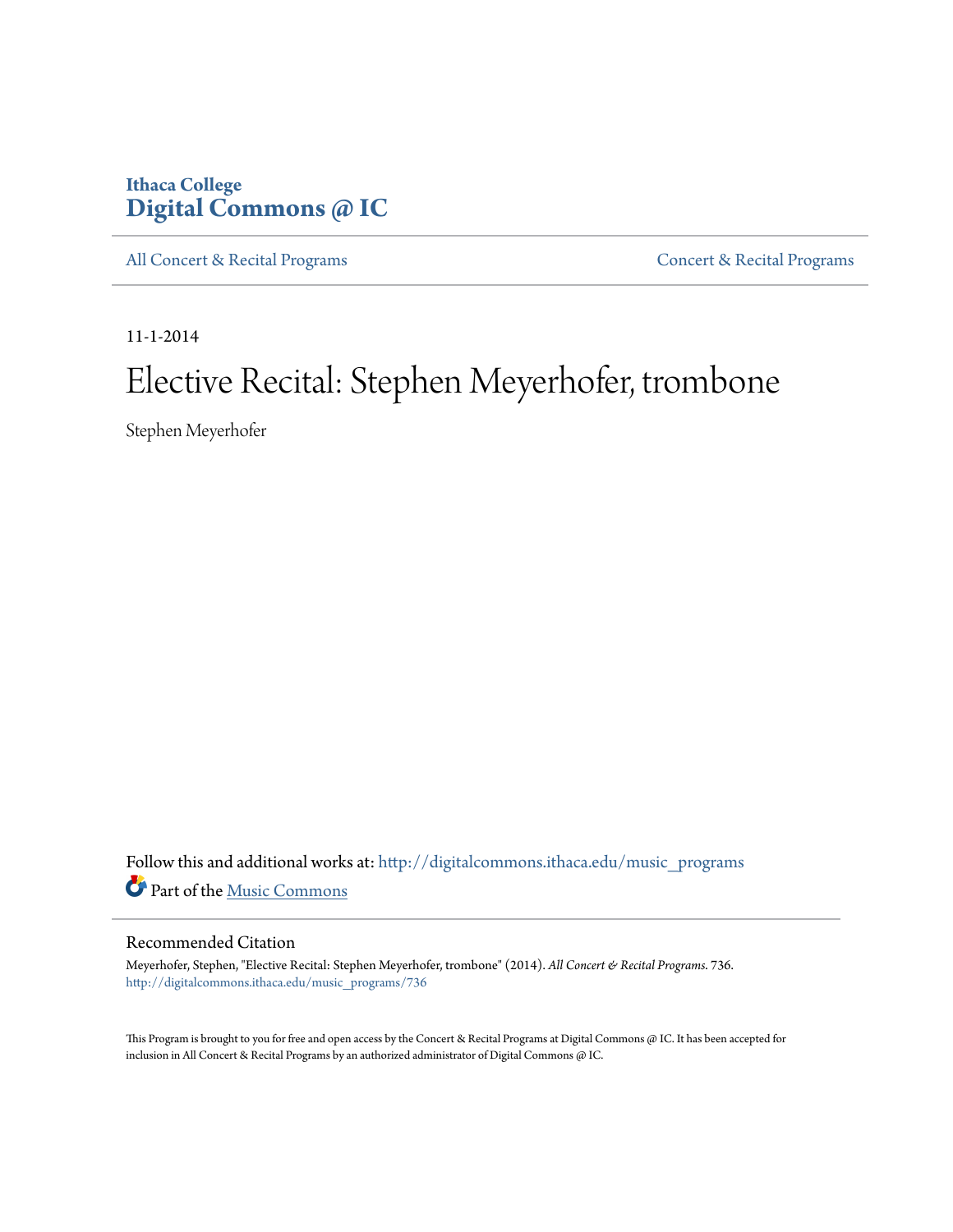**Elective Recital:** Stephen Meyerhofer, Trombone

**THES JUVANIEN CRITER FOR LIVEIG** 

Kathy Hansen, Piano Lisa Meyerhofer, Flute

Nabenhauer Recital Room Saturday, November 1st, 2014 1:00 pm